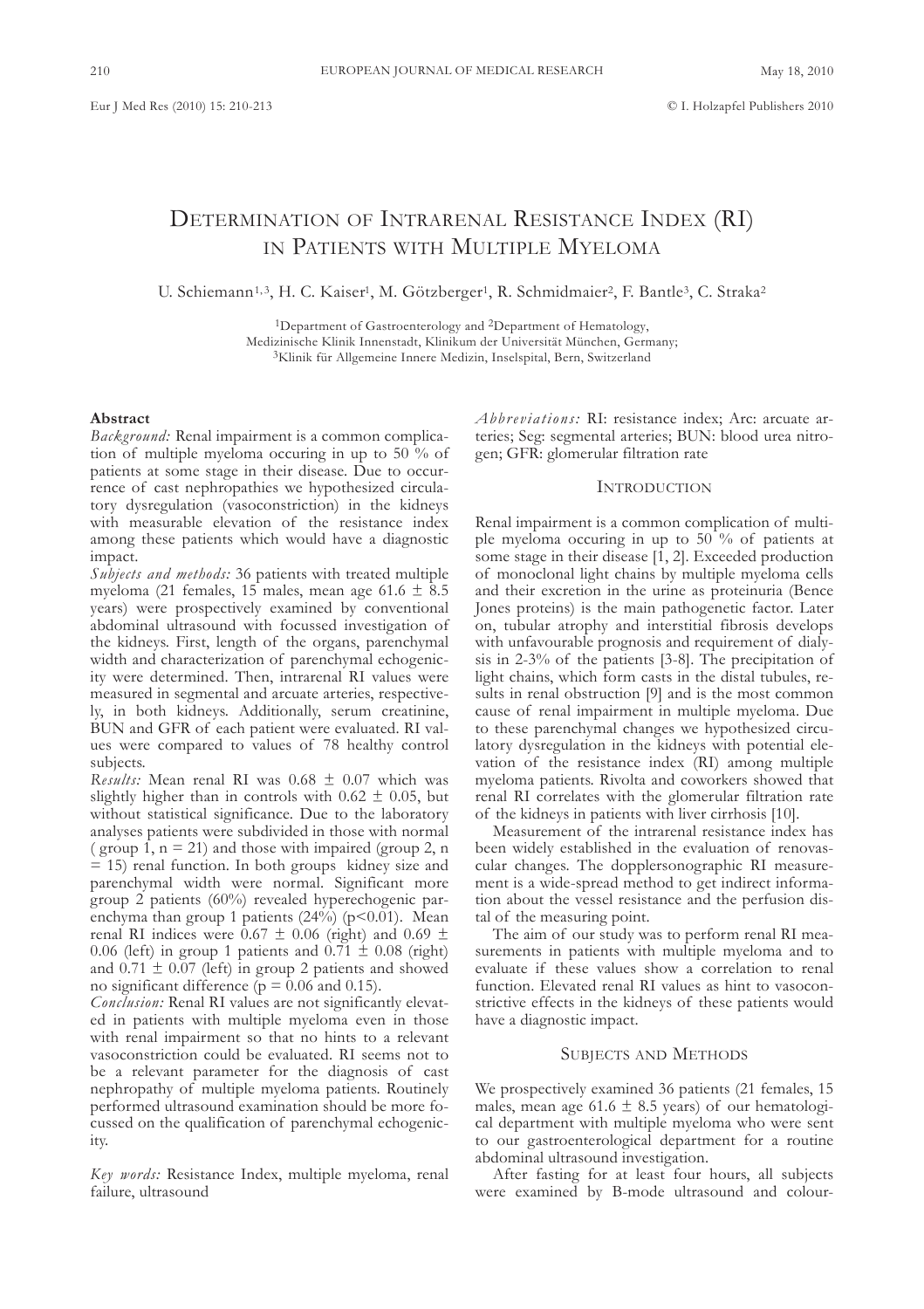

*Fig 1.* sonographical measurement of the length (10.6 cm) and the parenchymal width (1.9 cm) of the right kidney in a patient with multiple myeloma.

Doppler ultrasound with a 3.5 MHz broadband convex scanner (Siemens SONOLINE Elegra, Erlangen, Germany). Renal length and parenchymal width were determined for both sides (fig.1).

colour-flow-doppler signals were taken from segmental arteries near hilum (seg) and arcuate arteries of the cortex (arc) in the right and left kidney, respectively. The examination was done from experienced investigators (us, HK, MG). Intrarenal RI was determined from analysis of the spectral waveform as follows: the peak systolic velocity minus the lowest diastolic velocity divided by the peak systolic velocity (RI = [VmaxSystole-VminDiastole] / VmaxSystole). The height of the pulsed Doppler waveform was maximized to facilitate measurement. The mean RI was calculated as an average of three measurements. Each measurement was done on condition that at least three waveforms followed each other (fig. 2).

Additionally, serum creatinine, blood urea nitrogen (BUN) and GFR of each patient were determined. Glomerular filtration rate (GfR) was estimated by calculated creatinine clearance.

Informed consent of the patients was given, respectively.

RI values were compared with values of 78 healthy control subjects.

statistical evaluation was performed by student's ttest. P-values < 0.05 were considered as statistical significant.

### **RESULTS**

Mean renal RI was  $0.68 \pm 0.07$  which was somewhat higher than in controls with  $0.62 \pm 0.05$ , but without statistical significance.

Due to the laboratory analyses we subdivided the patients in those with normal serum creatinine, BUN and GFR ( $n = 21$ , group 1) and those with elevated serum creatinine/BUN and decreased GFR ( $n = 15$ , group 2).

Mean age of both groups was similar without significant difference (group 1:  $60.2 \pm 9.6$  years, group

*Fig. 2.* Measurement of intrarenal resistance index (RI) on a segmental arteria. At least three waveforms following each other were documented. RI is determined with a value of 0.68.

2:63.4  $\pm$  6.1. years). All relevant clinical and laboratory data are given in Table 1.

*Table 1.* clinical and laboratory data of 36 multiple myeloma patients with normal (group 1) and impaired (group 2) renal function.

|                               | Group 1                        | Group 2                    |
|-------------------------------|--------------------------------|----------------------------|
| Number of patients (n)        | 21                             | 15                         |
| Mean age (years)              | $60.2 \pm 9.6$                 | $63.4 \pm 6.1$             |
| Serum creatinine (mg/dl)      | $0.85 \pm 0.2$                 | $3.1 \pm 1.1$              |
| BUN (mg/dl)<br>$GFR$ (ml/min) | $13.5 \pm 3.4$<br>$101 \pm 25$ | $41 \pm 23$<br>$35 \pm 21$ |

In both groups similar values were measured for kidney length (group 1: right 10.3/left 10.9 cm; group 2: right 10.1/left 10.5 cm) and parenchyma width (group 1: right 1.7/left 1.6 cm; group 2: right 1.5/left 1.6 cm) (Table 2).

Only four group 1 patients (24%), but nine of group 2 patients (60%) revealed hyperechogenicity of renal parenchyma as hint to an interstitial nephropathy. This difference was statistical significant ( $p$ <0.01).

Mean renal RI indices were  $0.67 \pm 0.06$  (right) and  $0.69 \pm 0.06$  (left) in group 1 patients and  $0.71 \pm 0.08$ (right) and  $0.71 \pm 0.07$  (left) in group 2 patients. The slight differences were without statistical difference (right  $p = 0.06$ , left  $p = 0.15$ ) (Table 2).

## DIscussIon

Measurement of the intrarenal resistance index (RI) has been widely applied in the evaluation of renovascular changes. It is a suitable method for the determination of vasoconstrictive effects in the kidney. Most investigators define a value lower than 0.7 as normal in the adult population. Important to know that the height of RI depends on interobserver-variabilities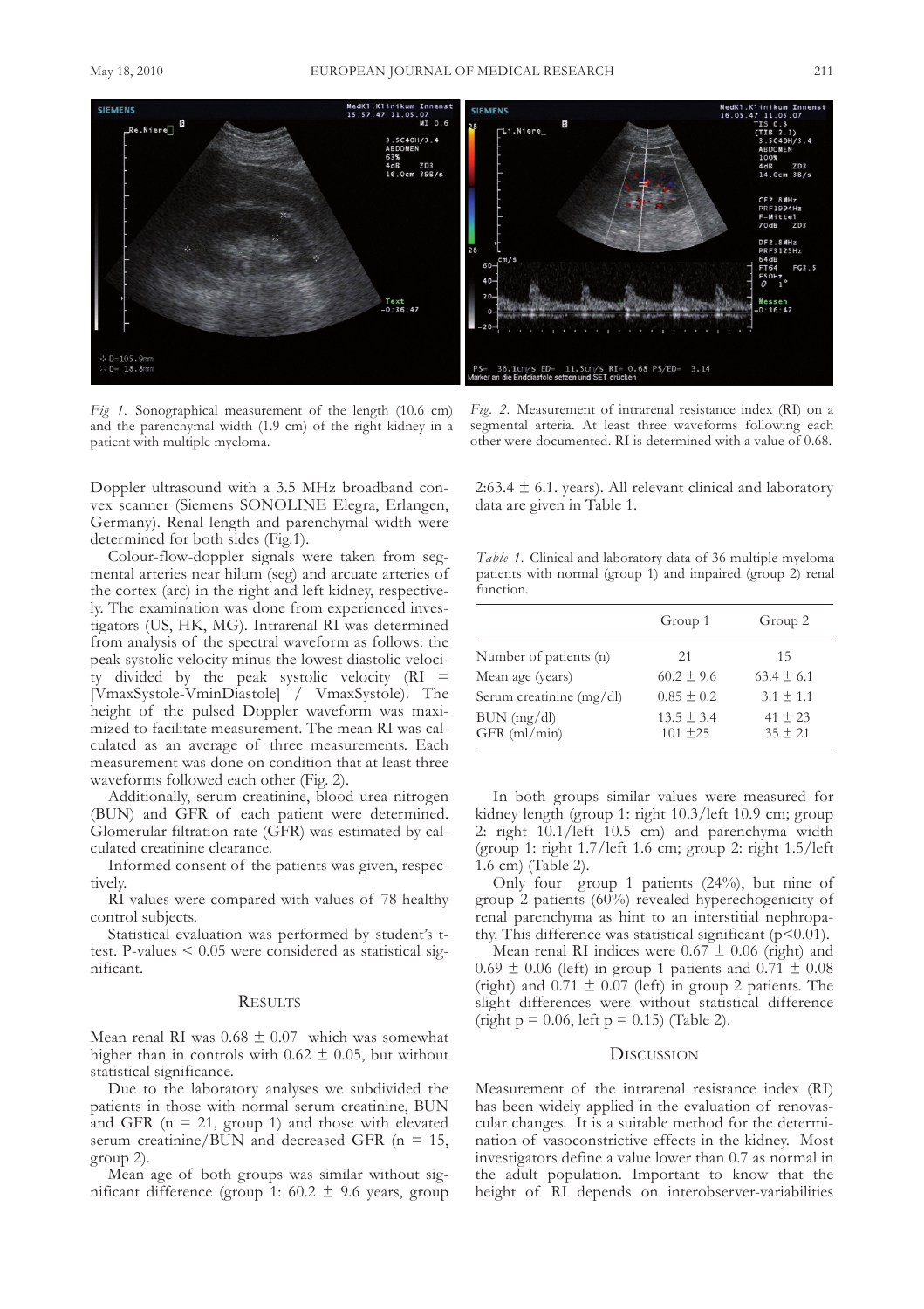|                            | Group 1         | Group 2         | p-value |
|----------------------------|-----------------|-----------------|---------|
| Length right kidney (cm)   | $10.5 \pm 0.9$  | $10.1 \pm 1.6$  | n.s.    |
| Length left kidney (cm)    | $10.9 \pm 1.1$  | $10.5 \pm 1.4$  | n.s.    |
| Paren. width, right (cm)   | $1.7 \pm 0.2$   | $1.5 \pm 0.3$   | n.s.    |
| Paren. width, left (cm)    | $1.6 \pm 0.2$   | $1.5 \pm 0.3$   | n.s.    |
| Hyperechogenicity $(n/\%)$ | 4(24%)          | $9(60\%)$       | < 0.01  |
| RI right kidney            | $0.67 \pm 0.06$ | $0.71 \pm 0.08$ | 0.06    |
| RI left kidney             | $0.69 \pm 0.06$ | $0.71 \pm 0.07$ | 0.15    |
|                            |                 |                 |         |

*Table 2.* size of the kidneys, parenchymal width and resistance indices (RI) of multiple myeloma patients with normal (group 1) and impaired (group 2) renal function.

and the age of the patients [11-13]. In a own prospective study we determined values in a range between 0.59 – 0.63 upon 78 healthy subjects and revealed that RI increases with age, about 0.001 per year [13], which is in accordance to others [14].

Renal vasoconstriction occurs under an activated renine-angiotensine-aldosterone system, for example in hepatic diseases like liver cirrhosis patients [15]. Recently, we revealed that renal RI measurement in liver cirrhosis correlates with the degree of vasoactive dysregulation and is an early sign of renal impairment as hints to a risk for hepatorenal syndrome. Liver cirrhosis patients with ascites (0.74) revealed significantly higher RI values than patients without ascites  $(0.67)$ and patients with elevated creatinine (0.77) had higher values than those patients with normal creatinine (0.69) [16].

In multiple myeloma patients there was no significant difference between RI of those with elevated creatinine (0.71) and those with normal creatinine (0.68). obviously, the structural alterations of the kidneys do not lead to relevant vasoconstrictive effects.

In multiple myeloma patients kidneys are most frequently damaged directly by light chain components of the monoclonal immunoglobulin causing proximal tubular deletions and consecutive interstitial cast nephropathy [17]. Beside this, amyloidosis and light chain deposition disease are other causes of chronic renal impairment in multiple myeloma patients. As there is usually no therapeutic consequence invasive renal biopsy to determine the type of renal damage is not routinely performed and not recommended. Also in our patients, histology of renal disease was not obtained. Renal failure is a complication of high tumor burden and is a risk factor for a lower response to treatment and a poor prognosis [7, 18, 19]. Hypercalcemia, dehydration, infection, hyperuricemia and the use of nephrotoxic drugs also contributes to its aggravation [20] so that up to 3% of the patients require at least intermittend dialysis [3-8]. after effective chemotherapy approximately 25% of the patients recover normal kidney function [18]. The renal recovery correlates with the reduction of free light chains by plasma exchange [21].

This has also been shown for new therapeutic approaches in recurrent and refractory multiple myeloma. In these severe cases, Bortezomib for example, a selective and reversible proteasome inhibitor, provides clinical benefit of kidney function [22].

so far, no Doppler sonographical data exist whether vascular dysregulation occurs in myeloma kidneys and if these hypothesized effects would show reversibility under effective therapeutic regimen. Our results reveal only a non-significant elevation of renal RI in multiple myeloma patients compared to RI in healthy controls.

analogous studies have already been performed for systemic lupus nephritis, another kind of interstitial nephropathy [23, 24]. Herein, the data were controversial so that it remains unclear whether renal RI is elevated or not in these patients.

In contrast, significantly more myeloma patients with elevated creatinine and BUN as well as reduced GfR values reveal hyperechogenic kidney parenchyma than those with normal renal function, which is a morphological sign for interstitial nephropathy.

In summary, in spite of the limited number of patients measurement of renal RI does not give hints to a relevant vasoconstriction and is therefore no relevant parameter for the diagnosis of cast nephropathy of multiple myeloma patients. Routinely performed ultrasound examination should be more focussed on the qualification of parenchymal echogenicity.

Acknowledgement: This study was supported by grants of the friedrich-Baur-stiftung (Munich).

# **REFERENCES**

- 1. Vivaldi P., Comotti C., Pedrazolli M. The kidney in multiple myeloma. The physiopathological and clinical aspects. Recenti Prog Med 1944;85(2):123-33.
- 2. clark aD, shetty a, soutar R. Renal failure and multiple myeloma: pathogenesis and treatment of renal failure and management of underlying myeloma. Blood Rev 1999;13: 79-90
- 3. alexanian R., Barlogie B., Dixon D. Renal failure in multiple myeloma. Pathogenesis and prognostic implications. arch Intern Med 1990;150:1693-1695
- 4. Johnson WJ., Kyle RA., Pineda AA., O' Brien PC., Holley KE. Treatment of renal failure associated with multiple myeloma. Plamapheresis, hemodialysis, and chemotherapy. Arch Intern Med 1990;150:863-869
- 5. Torra R., Blade J., Cases A., Lopez-Pedret J., Montserrat E., Rozman C., Revert L. Patients with multiple myeloma requiring long-term dialysis: presenting features, response to therapy, and outcome in a series of 20 cases. Brit J Haematol 1995;91:854-859
- 6. Montseny JJ., Kleinknecht D., Meyrier A., Vanhille P., Simon P., Pruna A., Eladari D. Long-term outcome accord-